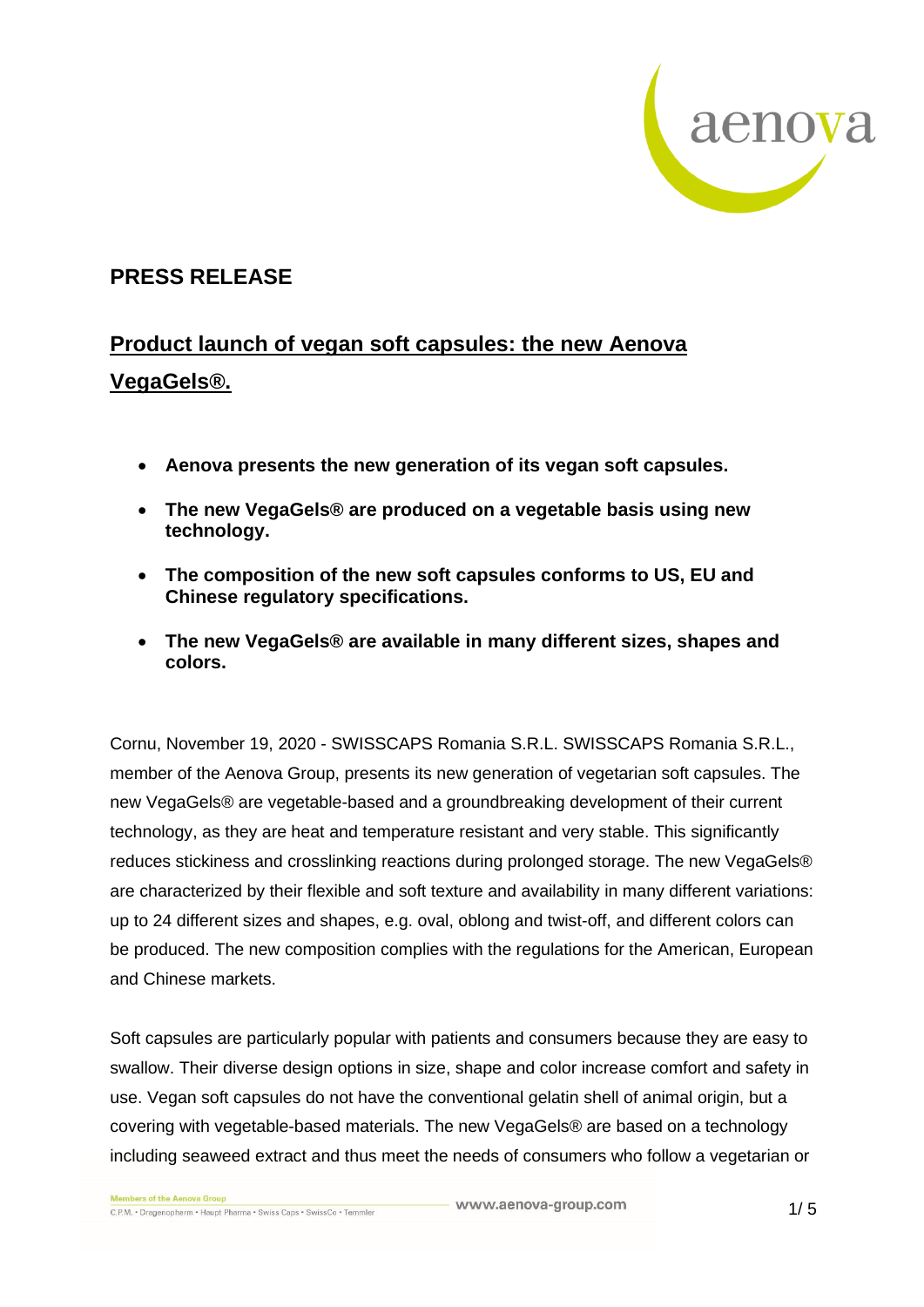

vegan diet or prefer products without animal testing. At the same time, plant-based soft capsule technologies are suitable for special religious food requirements, such as kosher or halal. VegaGels® are free of genetically modified organisms, animal materials, gluten and preservatives.

"Aenova is the worldwide market leader in contract manufacturing for soft capsules on a vegetable basis. We already have over 20 years of experience in this special technology of vegetable capsule wall formulation and launched the first vegan capsule worldwide", explains Michael Ammann, Managing Director of SWISSCAPS in Cornu and Senior Vice President of the Business Unit Softgel Capsules at the Aenova Group. "The new generation of VegaGels® is suitable for liquid and pasty fillings. The active ingredients remain active in the soft capsules and are safely protected from light and oxygen," Ammann continues.

Soft capsules are the third largest group of oral dosage forms after tablets and hard capsules. They are not only appreciated by patients and end users for their ease of absorption, but also have specific medical advantages, as they release their contents faster than tablets and hard capsules. VegaGels® are filled with e.g. edible oils, essential fatty acids (omega 3-6-9), vitamins and minerals, vegetable ingredients and others. SWISSCAPS Romania uses the Rotary Die process, can currently produce around 1.2 billion VegaGels® per year and delivers in bulk as well as packaged into blisters and bottles.

SWISSCAPS Romania S.r.l. employs around 330 people at its Cornu site and produces soft gelatin capsules and vegan soft capsules. The Aenova Group with a total of about 4,300 employees is one of the leading CDMOs (Contract Development & Manufacturing Organizations) in Europe and worldwide.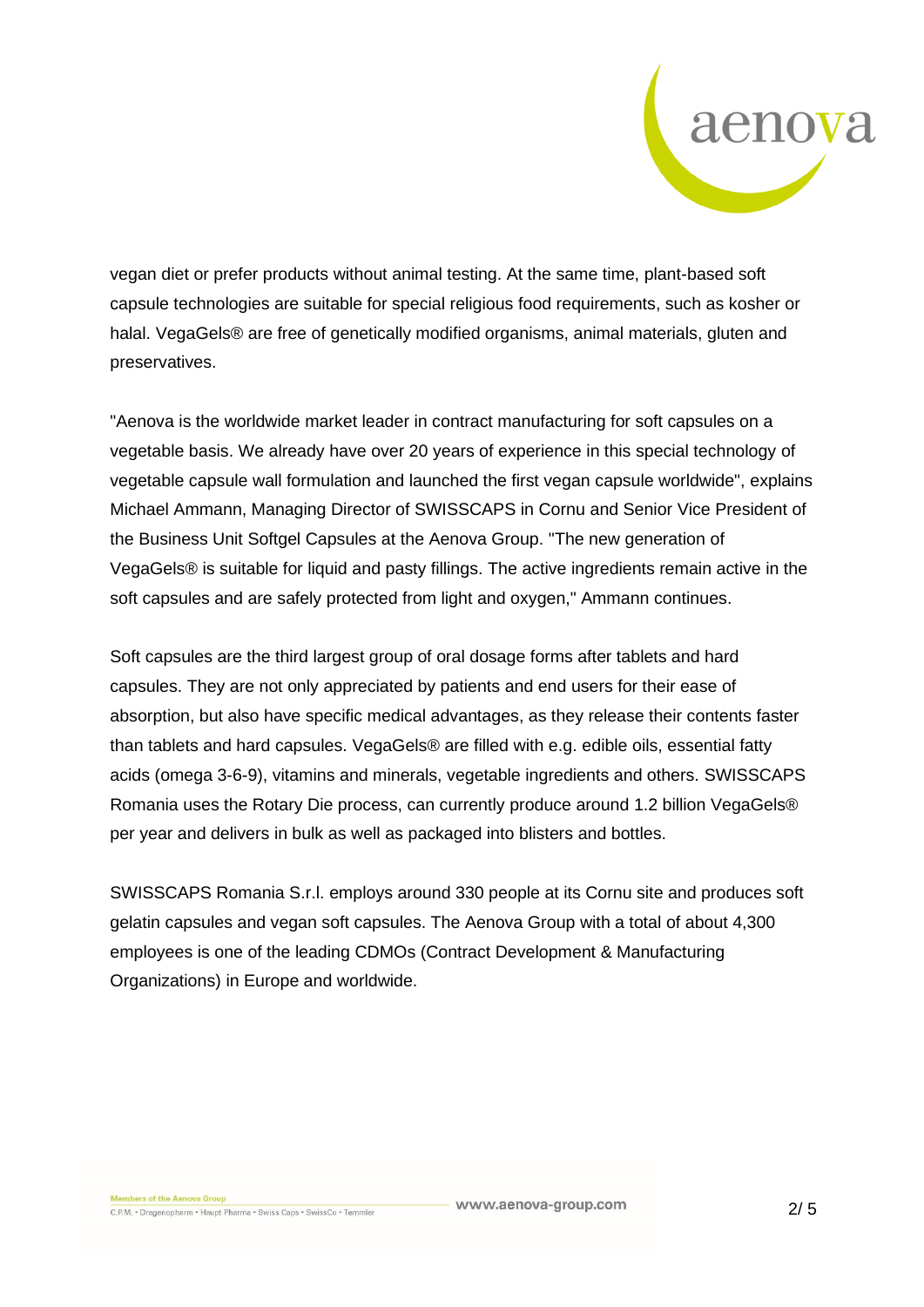



[Caption:]

The new generation of VegaGels® is plant-based and can be produced in many different sizes. (Picture SWISSCAPS Romania S.l.r.)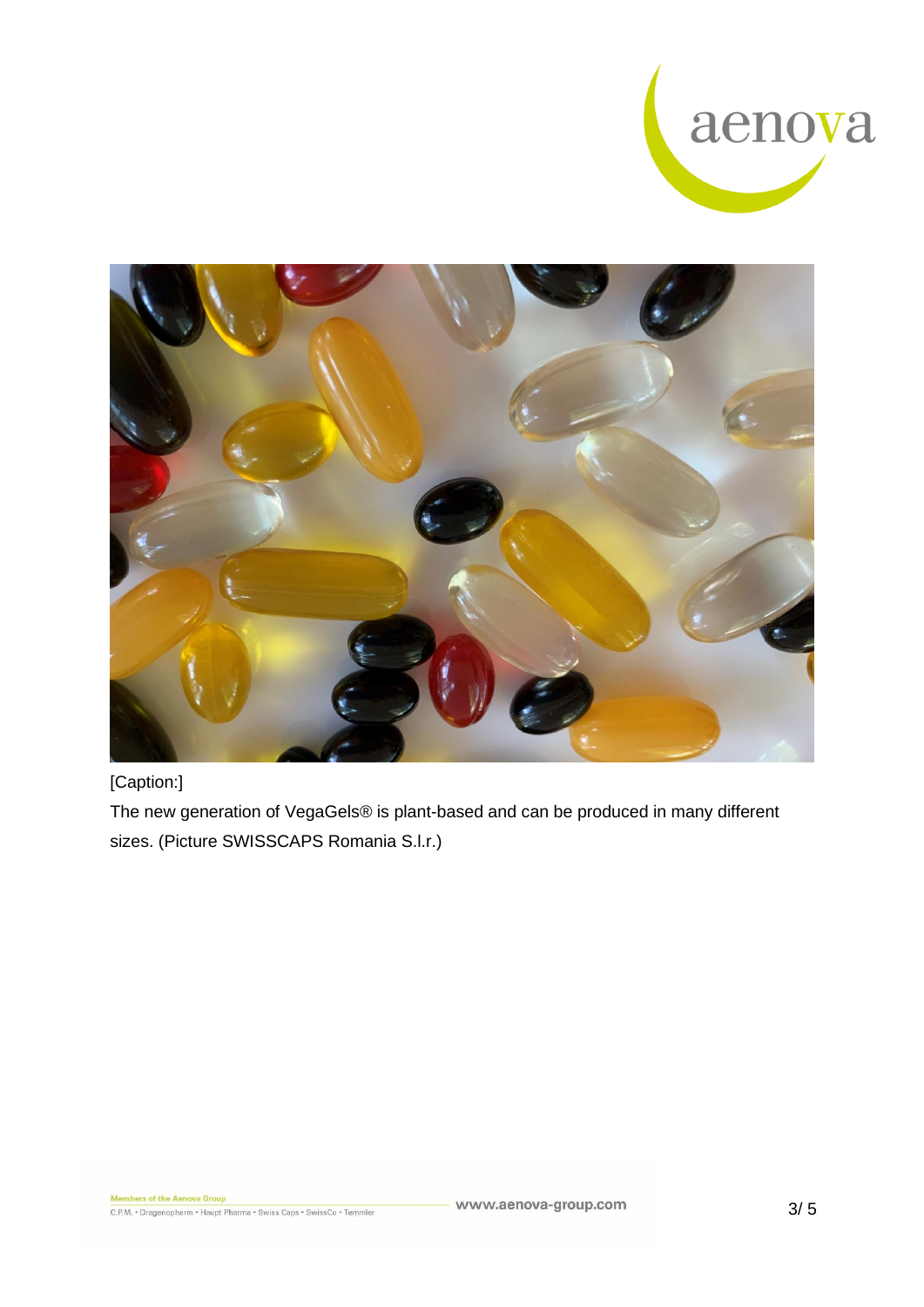



### [Caption:]

Good drying increases the quality and stability of soft capsules. Drums for drying. (Picture SWISSCAPS Romania S.l.r.)

#### *Aenova Group*

*The Aenova Group is one of the leading contract manufacturers for the pharmaceutical and healthcare industry. With high quality standards, innovative technologies and reliable delivery reliability Aenova has become the European CDMO market leader for the development and production of all common dosage forms and product groups in the business-to-business sector. The company, headquartered near Munich, operates 15 production facilities and several sales offices in ten countries around the world. More than 4,300 employees contribute to the group's success.*

### **Contact for further inquiries:**